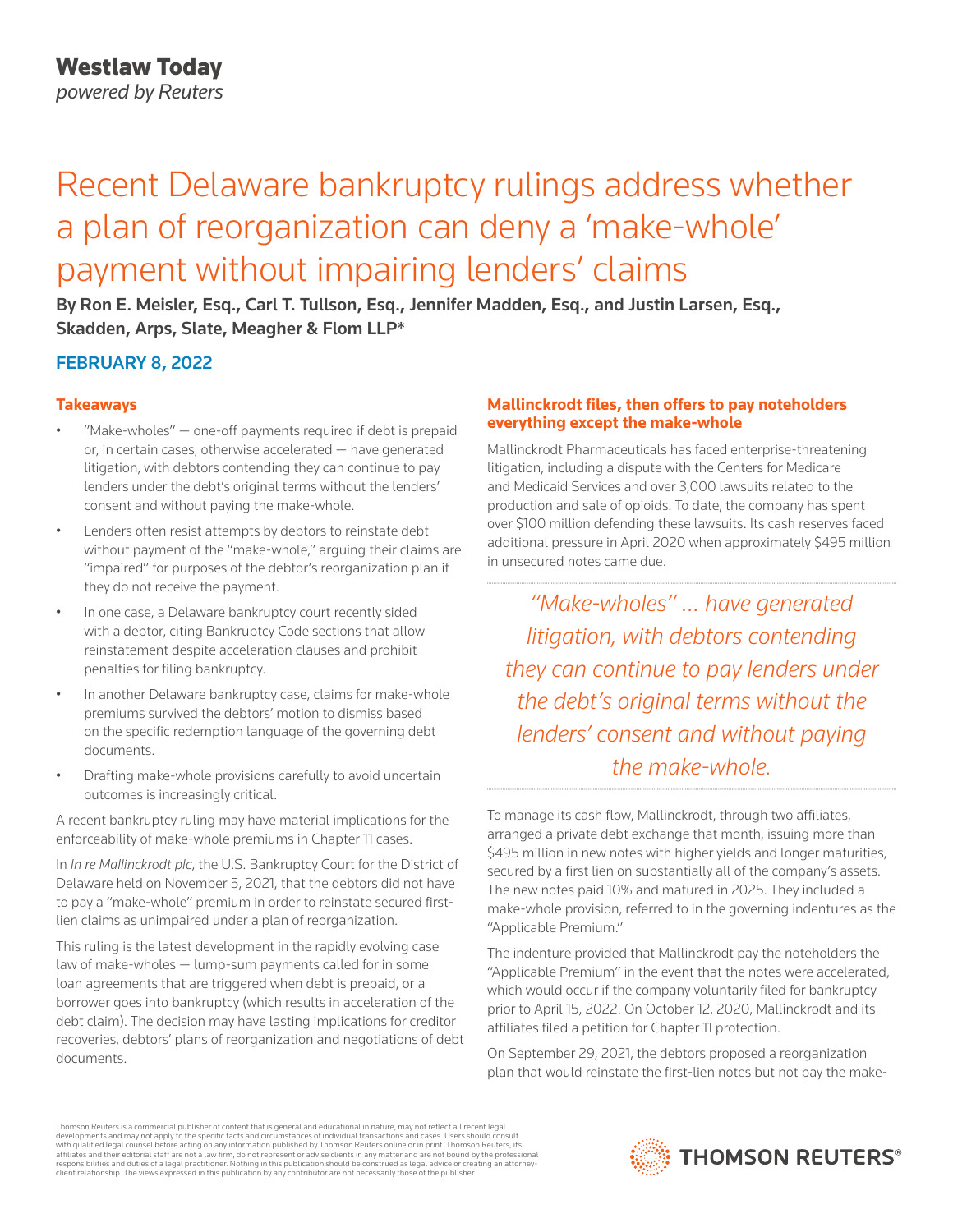whole. The noteholders would continue to receive payments at the original rate, with the same maturity and security.

In short, the debtors intended to pay as though they had never filed for bankruptcy. The debtors maintained that the noteholders could not vote against the plan, because the proposed treatment left them unimpaired by the plan.

### **Does nonpayment of a make-whole constitute impairment?**

The Bankruptcy Code sets out conditions that must be met before a reorganization plan may treat a claim as unimpaired. In particular, the Code requires that (a) subject to a few exceptions, the debtor cures any default giving rise to accelerated payment, and (b) the plan does not otherwise alter the legal, equitable or contractual rights of the creditor. Among the defaults that do not need to be cured are those triggered by the debtor filing for bankruptcy.

# *Drafting make-whole provisions carefully to avoid uncertain outcomes is increasingly critical.*

Mallinckrodt argued that the noteholders could be treated as unimpaired under its reorganization plan because (a) under the Bankruptcy Code, the make-whole did not need to be cured given that it was triggered only by the company's petition for Chapter 11, and (b) the plan did not otherwise alter the legal, equitable or contractual rights of the noteholders, who would have "the same claims, against the same companies, with the same priority position, and the same terms."

An ad hoc group of first-lien noteholders disagreed. They objected to the proposed plan, arguing that they could not be treated as unimpaired without payment of the make-whole. They maintained that the statute only applied to the curing of defaults that have accelerated a debt. Because neither the make-whole provision nor the debtors' failure to pay it accelerated a debt, the cited statute was irrelevant, the noteholders contended.

Additionally, the noteholders argued that their legal and contractual rights were altered by the debtors' plan because, once Mallinckrodt filed for bankruptcy, they obtained an unavoidable contractual right to the make-whole payment. In other words, once the debtors entered Chapter 11, they owed a new charge under the governing contract: the premium, which on the first-lien notes amounted to approximately \$94 million.

On November 5, 2021, the Bankruptcy Court overruled the creditor group's objection, holding that payment of interest and principal pursuant to the original indenture — but not of the make-whole was sufficient to treat the noteholders as unimpaired.

First, the court noted that the Bankruptcy Code permits a debtor to reinstate an obligation even if there is a contractual provision requiring an acceleration of any claim or interest after a default. The court went on to disagree with the noteholders' characterization

of the make-whole as a "new charge." Instead, it found that it amounted to an acceleration of a claim and was precisely the type of provision that the Bankruptcy Code permitted a debtor to de-accelerate.

Moreover, because the Debtors proposed to fully meet the original terms of the notes, the make-whole amounted to a bankruptcy penalty, the court found. But reinstatement allows a debtor to "roll back the clock to the time before the default existed," the court explained. In this case, that meant prior to Mallinckrodt filing for bankruptcy. Because the make-whole was only triggered by the filing, reinstatement meant that Mallinckrodt did not owe the makewhole.

### **Outcomes have varied in make-whole disputes**

*Mallinckrodt* is not the only case to take up the enforceability of make-whole clauses, but outcomes have differed with the circumstances and varying loan agreement terms.

In 2016, the borrowers in *In re Energy Future Holdings Corp.* argued that they could refinance secured debt without triggering a makewhole under an "optional redemption" provision in the governing documents. They contended that payment of a debt after maturity is not a "redemption," and the maturity date had been accelerated upon the debtors' bankruptcy.

The U.S. Court of Appeals for the Third Circuit disagreed, siding with the lenders. The Third Circuit reasoned that a redemption may occur before or after a note's maturity, and it held that the redemption was "voluntary" because the debtors redeemed the notes over the noteholders' objections. Because the refinancing was an "optional redemption," the Third Circuit concluded that the indenture required the debtors to pay the make-whole.

*In* In re Mallinckrodt plc *… the debtors did not have to pay a "make-whole" premium in order to reinstate secured first-lien claims as unimpaired under a plan of reorganization.*

However, in a 2017 case involving similar facts and arguments, *In re MPM Silicones LLC* (*Momentive*), the U.S. Court of Appeals for the Second Circuit held that the make-whole was not payable. The court reasoned that payment on a debt that is automatically accelerated due to the debtor's bankruptcy filing is not an "optional redemption," because "redemption" refers to payments made prior to maturity, and this one was made after (the automatic acceleration clause changed the maturity date to the petition date). The Second Circuit went on to explain that even if this payment were a redemption, it was not "optional" because operation of the automatic acceleration clause made it mandatory.

On December 22, 2021, the U.S. Bankruptcy Court for the District of Delaware issued another ruling regarding the enforceability of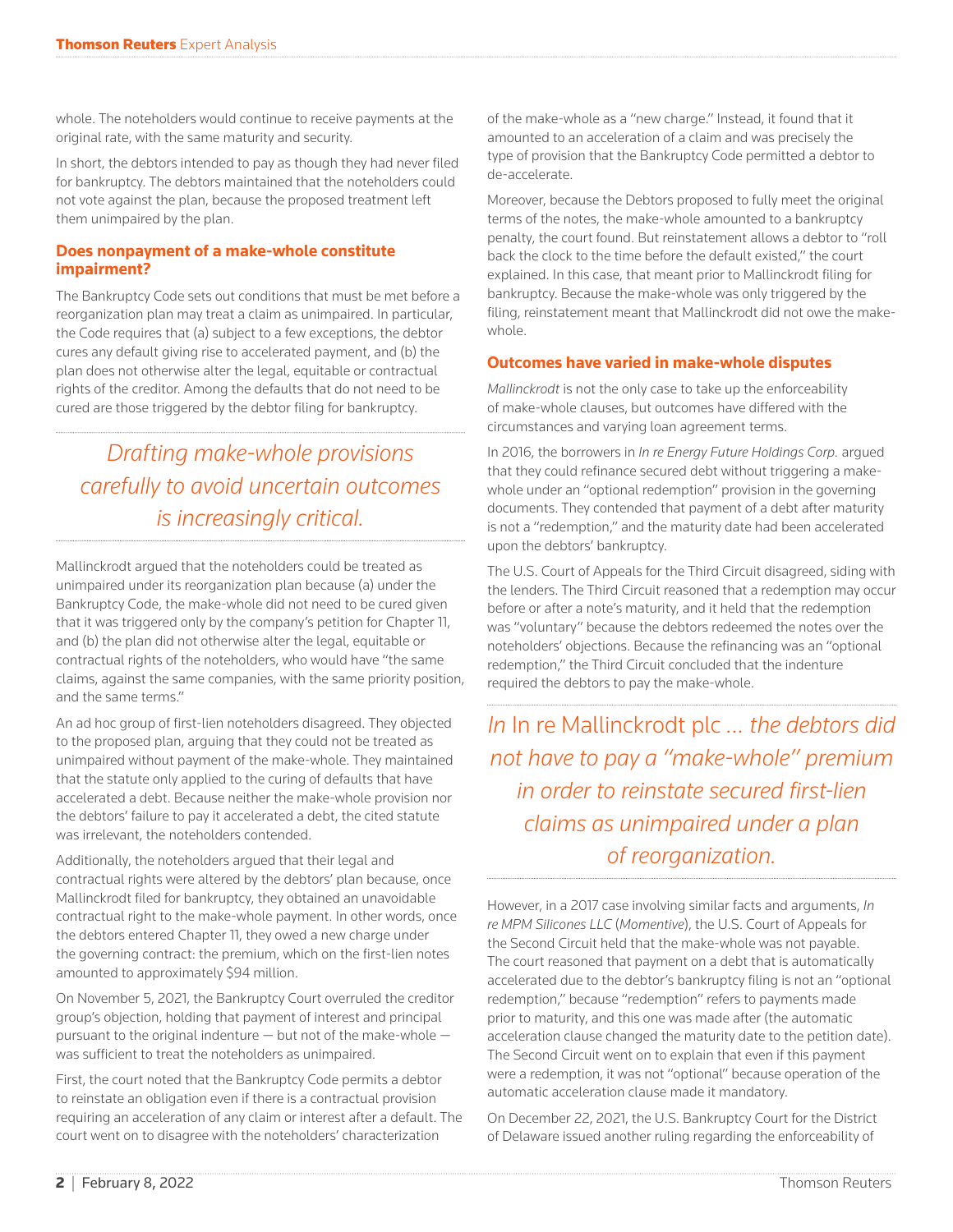make-whole provisions. The court, in *In re Hertz Corp.*, granted in part the debtors' motion to dismiss a complaint filed on behalf of holders of two series of senior unsecured notes for recovery of allegedly due make-whole premiums.<sup>1</sup>

Under the previously confirmed plan, the debtors would pay all of the principal owed on the series of notes but would not account for any make-whole payments. As in *Mallinckrodt*, the *Hertz* plan denied the payment of make-wholes while treating the claims as unimpaired.

However, a key distinction between the *Mallinckrodt* plan and the *Hertz* plan is that the noteholders in *Hertz* would receive payment of the principal in full, in cash on the plan's effective date as opposed to *Mallinckrodt*'s plan, which reinstated the debt. The noteholders in each case challenged such treatment, arguing that their claims could not be treated as unimpaired without payment of the makewhole.

In determining whether to dismiss the noteholders' make-whole claim, the court focused on the specific redemption language in each of the governing debt documents. The relevant provision for one group of notes provided for a make-whole if the debtors redeemed the notes "prior to maturity" (a date accelerated to the petition date upon a filing for bankruptcy), whereas the provision for another set of notes stated that a make-whole would be due if the debtors redeemed the notes "[a]t any time prior to [the specified date]."

Moreover, for purposes of the make-whole provisions, the debtors' plan to pay the noteholders in cash, rather than reinstate the debt, constituted a voluntary redemption of the notes.

The court dismissed claims regarding the former notes but not the latter. Regarding the former notes, the court agreed with the debtors' argument that use of the undefined term "maturity" in the make-whole provision must refer to the common meaning of maturity because the indentures used a defined term, "Stated Maturity," to reference the original due date.

Accordingly, although the notes were redeemed prior to the original maturity date, they were nevertheless not redeemed "prior to maturity," because the maturity date had been accelerated by the debtors' Chapter 11 petition, the court explained. As for the other group of notes, the court denied the debtors' motion to dismiss because under the express terms of the redemption provision, the noteholders had stated a plausible claim that the make-whole was triggered by a redemption "prior to [the specified date]," a date that was not modified upon the debtors' bankruptcy filing.

A case now pending in the U.S. Court of Appeals for the Fifth Circuit, *In re Ultra Petroleum Corp.*, could provide further guidance as to the enforceability of make-whole premiums in the context of unsecured debt. The *Ultra* debtors proposed a reorganization that purports to leave all unsecured claims unimpaired.

Under the plan, noteholders would receive a payment in cash for all allowed claims, from which the debtors excluded any make-whole. Some unsecured creditors contend that their claims were impaired because the debtors did not pay a make-whole triggered by the bankruptcy filing. Oral arguments were heard on October 4, 2021.

### **Conclusion**

The decisions in *Mallinckrodt* and *Hertz* exemplify the importance of careful drafting of make-whole provisions, and companies in bankruptcy or weighing a filing should consider whether and how to reinstate or otherwise treat claims involving these terms to ensure they are properly classified as "unimpaired" under a reorganization plan.

### **Notes**

<sup>1</sup> The noteholders' claim for postpetition interest and the court's analysis of the "solvent debtor exception" are beyond the scope of this article but will likely be the focus of a follow-up article after the Fifth Circuit rules in *Ultra*. The court's discussion regarding the payment of postpetition interest (and the distinction between code impairment and plan impairment) so as to render the claims unimpaired is also beyond the scope of this article.